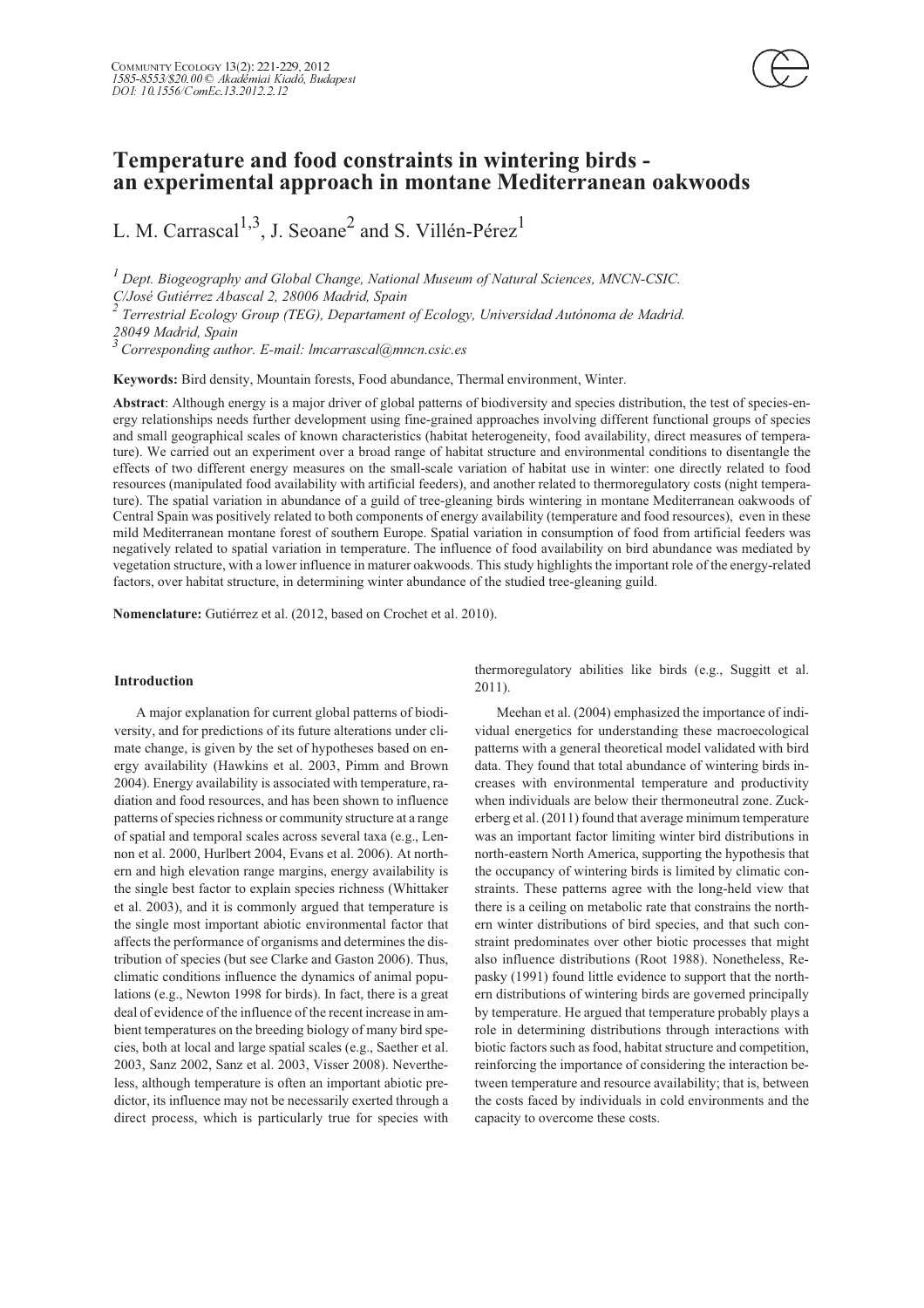In spite of these broad-scale spatial patterns of animal numbers, species richness and distribution limits, there are few studies dealing with smaller scales and under less contrasting scenarios according to habitat type and heterogeneity. Wintering birds are suitable organisms to investigate the relative importance of energy and resource constraints in determining the structure of assemblages at local scales and their response to climate change. Winter is the season that arguably affects bird populations that reside year-round in the northern hemisphere, as they appear to be energy limited in this season (Fretwell 1972). Winter survival depends primarily on obtaining enough food for self-maintenance (e.g., Newton 1998, Macleod et al. 2005, Cresswell 2008, Cresswell et al. 2010). Winter climatic conditions do appear to influence overwinter survival of bird populations that reside year-round at northern latitudes of harsh climate through the direct effects on temperature-related mortality or indirectly via food availability (e.g., Lahti et al. 1998, Doherty and Grubb 2002). Temperature acts as a proximate factor influencing fat reserve levels (e.g., Gosler 1996, Rogers and Reed 2003), even in the short term, as the more immediate temperatures (e.g.,  $\leq$  5 h) may be used to optimize fat reserves (see Gosler 2002 for Great Tit, *Parus major*). As a consequence, higher temperatures may reduce energy demands (Calder and King 1974) and are likely to improve the quality of the winter foraging environment (e.g., Dolby and Grubb 1999, Cresswell et al. 2009). Moreover, climate influences on food availability may provide the mechanism by which populations change under different climatic conditions (Robinson et al. 2007).

Here we set out to disentangle the effects of temperature and food availability on the local abundance of birds wintering in Mediterranean oakwoods of the Iberian Peninsula. Although several studies have dealt with forest bird communities along biotic and abiotic gradients during winter in this region (see review by Senar and Borras 2004, Carrascal and Díaz 2006), the role of food availability structuring bird assemblage has been measured or manipulated in very few occasions, and the influence of the thermal environment has been indirectly inferred considering altitude and incidence of solar radiation. Our fine-grained approach involves spatial units of known characteristics, such as habitat heterogeneity, food availability or direct measures of temperature, using a particular functional group of species: the tree-gleaning guild (see for example, Evans et al. 2006, Carnicer and Díaz-Delgado 2008, Honkanen et al. 2010). We carry out a landscapescale experiment focusing on a homogeneous guild of treegleaning birds wintering in continental Mediterranean oakwoods of Central Spain, using two different energy measures: one related to thermoregulatory costs (night temperature) and the other accounting for resources (experimentally manipulated food availability by large-scale diffuse feeding of populations; e.g., Turcotte and Desrochers 2005, Robb et al. 2008, Zuckerberg et al. 2011). The experimental provisioning with supplemental food and the fine-grained measurements of temperature were carried out at local scale of forest patches, over a broad range of altitudes, cardinal

orientations and habitat structure deliberately obtained by means of random and systematical sampling of oakwood forests of *Quercus pyrenaica*. We test three general predictions: the small-scale variation of bird abundance in winter (a) will be positively associated with temperature and (b) will increase with the experimental addition of supplementary food, because higher food availability and temperatures facilitate keeping a suitable energy balance. And finally, (c) winter consumption of supplemented food will be negatively related to temperature.

## **Material and methods**

#### *Study area and species*

The study was conducted during the winter of 2009-2010 in the Sierra de Guadarrama (Madrid province, Central Spain,  $40^{\circ}54'11'' - 40^{\circ}33'45''N$ ,  $3^{\circ}46'08'' - 4^{\circ}10'03''W$ ), spanning over  $500 \text{ km}^2$  at altitudes ranging from 900 to 1600 m a.s.l. The region has a continental cold Mediterranean climate, with abundant snowfalls and a large proportion of days with minimum temperatures below  $0^{\circ}$ C (respectively 25%) and 52% of the days in December and January of the study period 2009-2010; data from 6 meteorological stations located in the study region kindly provided by the Spanish Instituto Nacional de Meteorología). Forty census stations were selected in oakwood forests of *Quercus pyrenaica* (a marcescent species typical of southwestern Mediterranean mountains), within forest tracts larger than  $3 \text{ km}^2$  in order to avoid the probable influence of fragmentation in forest bird assemblages (e.g., Tellería and Santos 1995, Battisti et al. 2009 for the Mediterranean region). They covered a wide range of variation in forest maturity, habitat structure due to their management system, altitude and steepness and cardinal orientations of slopes (to account for the amount of incident solar radiation). They were georeferenced with a GPS, and located at least 400 m apart within the same area (the nearest census plots were separated by steep ridges). Twenty of these census stations were randomly selected and foodsupplemented with feeders.

The study species were those belonging to the tree-gleaning guild of the mountainous forests of central Spain (Carrascal and Díaz 2006) that have omnivorous diets (Perrins 1998): *Sitta europaea* (Nuthatch), *Parus major* (Great Tit), and *Cyanistes caeruleus* (Blue Tit). These small-sized species mainly forage in the foliage, twigs and branches of trees, although they can also use the forest floor or trunks for foraging (especially Nuthatch). In addition, they are regular exploiters of artificial feeders in the study region (e.g., Carrascal and Alonso 2006). Frequent opportunistic observations at feeders during the study period (while censusing birds or checking feeders for depletion) showed that these species were using the supplemental food during the winter. Three other species make use of artificial feeders in the forests of the study region (see Carrascal and Alonso 2006), but were either very scarce or not detected in the studied woodlands (coal tit, *Periparus ater*, and crested tit, *Lophophanes cris-*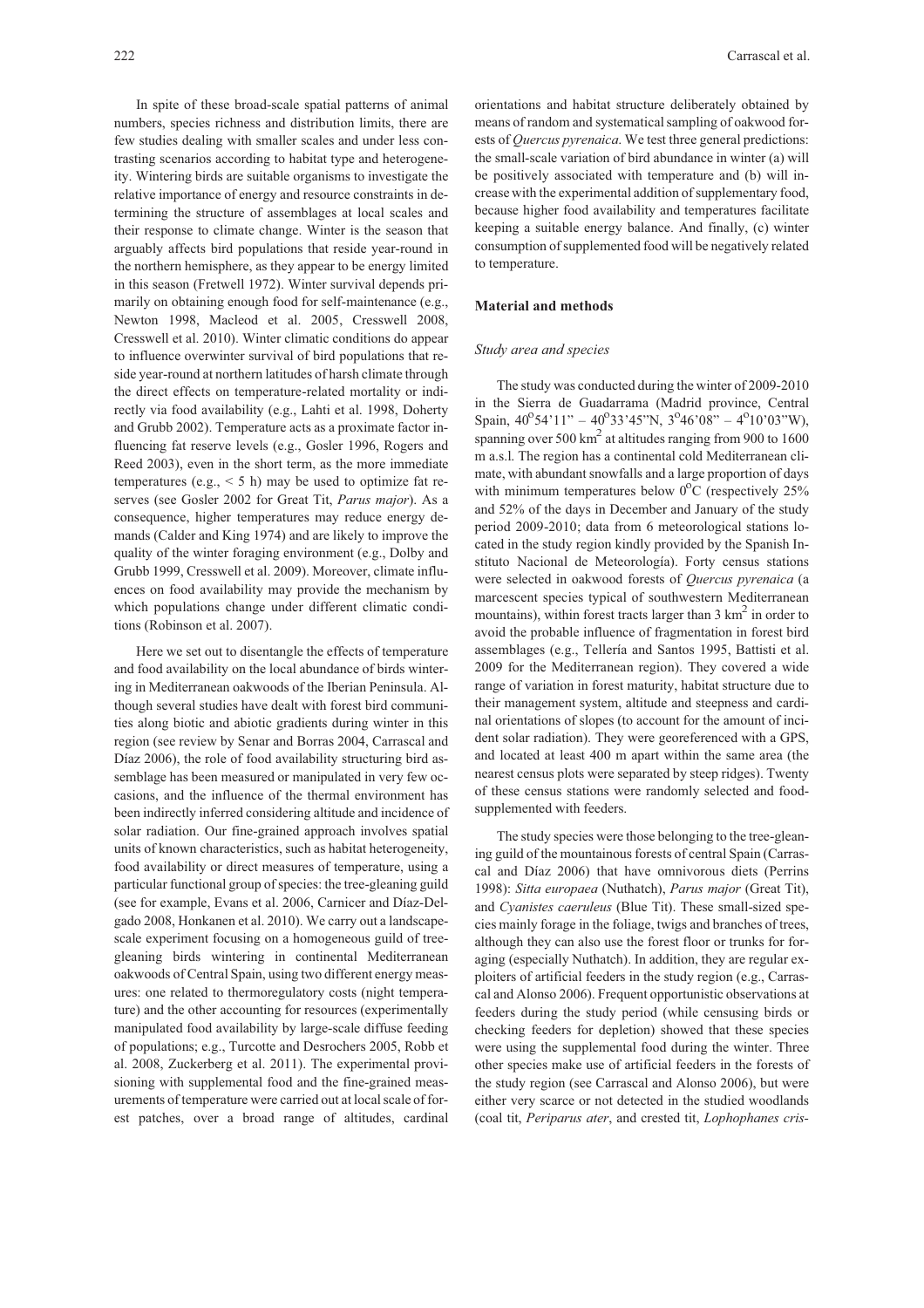*tatus*, two coniferous specialist), or do not regularly exploit these feeders due to its bill size (long-tailed tit, *Aegithalos caudatus*). As for other species potentially attracted to feeders, the garden dormouse (*Eliomys quercinus*) hibernates during winter in this region, and squirrels were never seen in the study oak forests during the sampling period (red squirrel, *Sciurus vulgaris*, is a coniferous specialist in our study area, and no squirrel nest was seen in the surroundings of the census plots).

It was not possible to obtain accurate measures of predation risk in our landscape-scale experiment due to logistic difficulties and the scarcity of the potential predator of the focal species (sparrowhawk, *Accipiter nisus*, Perrins 1998). In fact, no Sparrowhawk was observed during the ca. 110 h of time devoted to fieldwork. Nevertheless, food supplemented and control oakwood plots were interspersed within the same forest tracts, and thus our sampling design is not flawed by potential differences in predation risk among study plots.

#### *Bird censuses and habitat structure*

Bird censuses were made by means of 10 min point counts (Bibby et al. 2000), within the first 3 h of the morning and the last 2 h of the afternoon. Censuses were carried out from the  $1<sup>st</sup>$  of December 2009 to the 31<sup>st</sup> of January 2010. The settlement period prior to the point count starting was 5 min. All auditory and visual contacts were recorded. Each census plot was surveyed three times throughout the study period. Time elapsed between two consecutive censuses of the same plot was 10-20 days. Average census dates were nearly identical for the 40 woodland plots, and the time span of censuses completely overlapped. Censuses were conducted by the same observers (LMC and JS) on nearly windless (wind speed  $\leq 3$  m·s<sup>1</sup>) and rainless days. We estimated bird densities (i.e., birds / 1 ha) correcting for the detectability of the species, by recording the distances to the birds and using DISTANCE 6.0 software (Thomas et al. 2009; see a detailed description of the DISTANCE sampling approach in Buckland et al. 2001). The detection distances were right truncated, thus the detections over 75 m (from the observer) were excluded from the detection model as recommended by Buckland et al. (2001).

Two adjacent 25-m-radius plots were placed within each census plot to sample vegetation structure (one oriented to the north and the other to the south of the census plot center at distances of 25 m). Measurements defining vegetation structure were average height of oaks, and number of tree trunks within two diameter classes: 10-30 cm and more than 30 cm at breast level. Vegetation structure variables were visually estimated, after a preliminary training, by JS and LMC. Both observers estimated vegetation structure in all plots, and their measurements were averaged for each plot. These habitat variables were selected according to general habitat preferences and foraging substrata (Carrascal and Díaz 2006) of the study species (see Table 1 for average figures and variation of habitat structure variables), and because they are relevant or species dependent on highly transient vegetation structures associated with the early pre-canopy closure stages of forest growth (Hinsley et al. 2009).

## *Artificial feeders*

Artificial feeders were used to control the effect of food availability experimentally on abundance of oakwood birds. They provided *ad libitum* a highly energetic food resource (peeled raw peanuts). Feeders were metallic cylinders (internal dimensions:  $25 \times 5$  cm) built with a 4.8 mm mesh net allowing birds access to food. Feeders were located in the centre of the census plots at a constant height of 4 m above ground  $(\pm 0.3 \text{ m})$ , hung on branches in contact with the trunk by means of special hooks of the same size (30 cm). There was enough variation in tree height and size within each study plot such as to be able to choose suitable branches according to our design. This homogeneous setup of feeders in study plots was chosen in order to minimize the influence of within habitat location of feeders on perceived predation risk, according to distances to trunk, ground, and to the nearest protective cover or the lower edge of tree canopy (see Carrascal and Alonso 2006 for more details on the relationship between the selection of feeding locations within habitat and predation risk, and Turcotte and Desrochers 2003 for landscape-dependent response to predation risk by forest birds in winter).

Artificial feeders were settled in the 20 study plots from  $25<sup>th</sup>$  November-2009 to 31<sup>st</sup> January-2010 (average weight:  $368 \text{ g}$ , SD = 14.6). Feeders remained in the supplemented plots for the whole study period, being replaced before depletion with filled ones.

In order to obtain an accurate consumption rate of supplemented food by birds, the weight loss of feeders was measured. Feeders were dried  $(40^{\circ}$ C for 48 h) and weighed immediately after (precision 0.01 g) before placing them in the field. At the end of the study periods the final weight of feeders was measured after drying them using the same protocol. The weight loss of each feeder was obtained through the difference between the dry weight of the feeder at the beginning and the end of each period. The amount of peanuts consumed in each period was standardized dividing by the time the feeders had been exposed to birds (expressed in grams of peanuts consumed per daytime hour). Weight loss of artificial feeders should accurately reflect the animal demands on food, as the time the bird community spends using feeders is highly correlated with their consumption rate  $(r =$ 0.92 in Carrascal and Alonso 2006 using the same protocol and the same species). Weight loss of feeders between  $26<sup>th</sup>$ December-2009 and  $31<sup>st</sup>$  January-2010 was considered as a direct measurement of feeder use by the study species, after birds had had one month's experience with artificial feeders in the experimental oakwood plots. Consumption rates in the first baiting period  $(25<sup>th</sup>$  November-2009 to  $26<sup>th</sup>$  December-2009) and in the final study period were highly correlated (r  $= 0.792$ ,  $n = 20$ ,  $P \le 0.001$ ). Nevertheless, consumption rate was considerably higher in the final (average =  $0.83$  g·h<sup>-1</sup>) than in the baiting  $(0.25 \text{ g} \cdot \text{h}^{-1})$  period (paired *t*-test,  $t = 4.44$ ,  $P < 0.001$ ).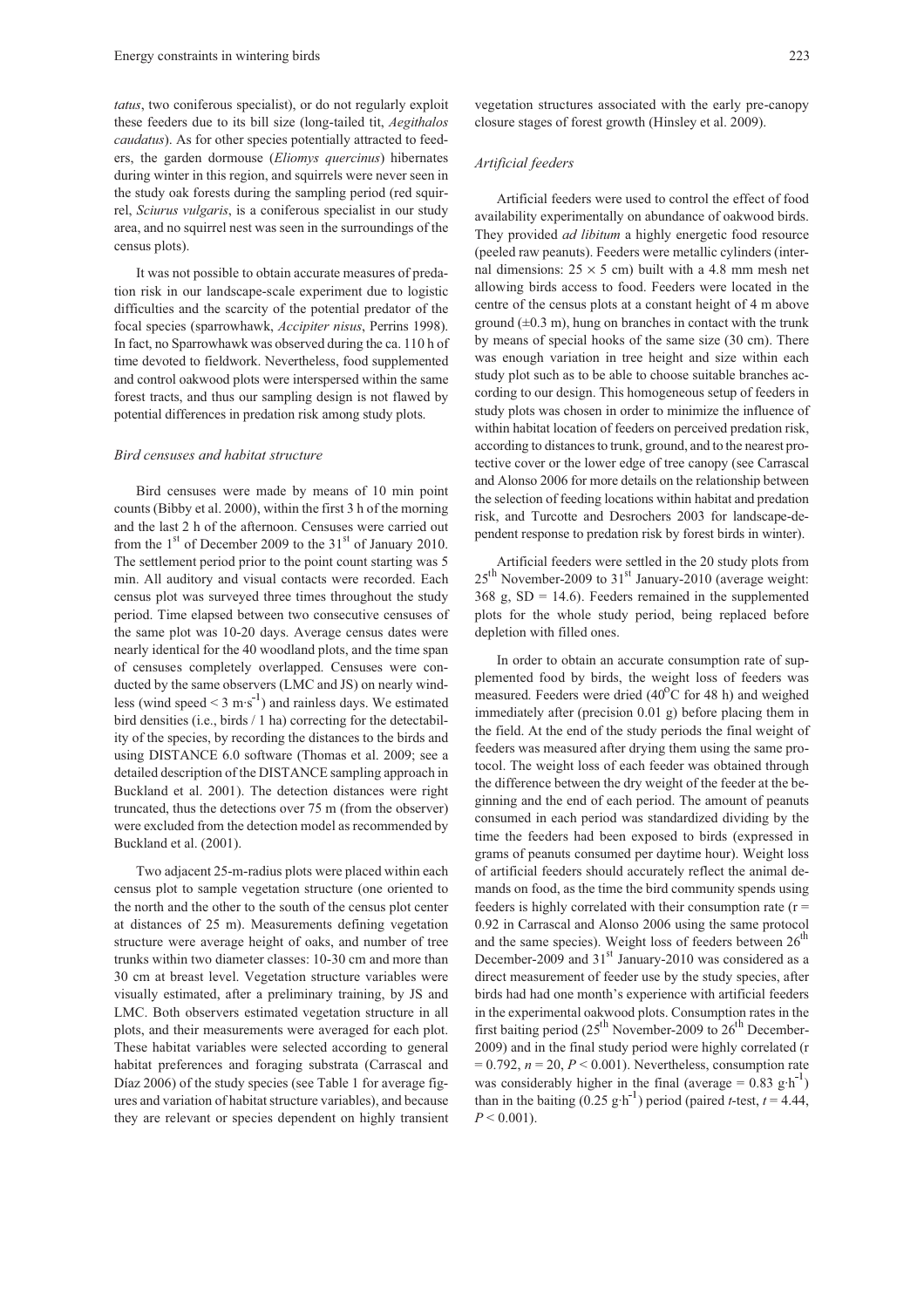Table 1. Mean and sd of study variables in 40 oakwood census plots in Central Spain during winter (20 control plots and 20 plots supplemented with peanuts). Temperatures for the 62 days of the study period were averaged for each oakwood plot. Density of individual birds per plot refers to the average of three censuses in plots 75 m in radious (i.e., distances to birds truncated to 75 m).

|                                                              | range          | CONTROL<br>$n = 40$ |         | <b>SUPPLEMENTED</b> |        |       |
|--------------------------------------------------------------|----------------|---------------------|---------|---------------------|--------|-------|
|                                                              | min - max      | mean                | mean    | sd                  | mean   | sd    |
| Average bird density (birds / 1 ha)                          | $0.0 - 12.8$   | 5.2                 | 3.9     | 3.0                 | 6.5    | 3.3   |
| Nuthatch (Sitta europaea) density                            | $0.0 - 8.1$    | 2.3                 | 1.8     | 1.9                 | 2.8    | 2.2   |
| Great Tit (Parus major) density                              | $0.0 - 4.3$    | 1.2                 | 0.9     | 1.1                 | 1.5    | 1.1   |
| Blue Tit (Cyanistes caeruleus) density                       | $0.0 - 5.4$    | 1.7                 | 1.3     | 1.3                 | 2.2    | 1.6   |
| Altitude (m)                                                 | 965 - 1589     | 1260.0              | 1238.4  | 146.6               | 1281.5 | 167.5 |
| Average air temperature (°C)                                 | $1.0 - 3.6$    | 2.3                 | 2.3     | 0.8                 | 2.3    | 0.7   |
| Average diurnal temperature (°C)                             | $2.4 - 5.5$    | 4.0                 | 4.0     | 0.8                 | 4.0    | 0.7   |
| Average maximum temperature (°C)                             | $4.8 - 8.2$    | 6.8                 | 6.8     | 0.9                 | 6.9    | 0.8   |
| Average night temperature (°C)                               | $-0.1 - 2.5$   | 1.2                 | 12      | 0.8                 | 1.2    | 0.8   |
| Absolute minimum temperature (°C)                            | $-17.0 - -7.1$ | $-10.0$             | $-10.1$ | 1.6                 | $-9.8$ | 2.0   |
| Average tree height (m)                                      | $6.2 - 17.0$   | 11.7                | 12.6    | 2.8                 | 10.8   | 3.0   |
| Density of medium sized oaks (trunks 10-30 cm dbh in 0.2 ha) | $28 - 450$     | 134.8               | 170.1   | 138.5               | 99.0   | 50.9  |
| Density of large sized oaks (trunks > 30 cm dbh in 0.2 ha)   | $0 - 31$       | 5.7                 | 5.0     | 5.2                 | 7.0    | 7.9   |

#### *Air temperatures*

To describe local winter air temperatures, one temperature logger (Onset HOBO Pendant, accuracy 0.47 C) was set in each oakwood plot. Loggers were placed on thick trunks, oriented to the north and at approximately 1.5 m above ground. Data loggers recorded air temperature every ten minutes from  $1<sup>st</sup>$  December to  $31<sup>st</sup>$  January of winter 2009-2010. For each recording day (144 measurements), average temperature, average daytime temperature and average night temperature were obtained. The absolute maximum temperature registered was 20.1  $\mathrm{^0C}$  (in only one census plot for less than three hours in one day). Temperatures for the 62 days of the study period were averaged for each oakwood plot (see Table 1). These three temperature measurements were highly correlated across days and oakwood plots  $(r > 0.8)$ . Thus, the average night temperature was selected as a measurement of the thermal state of the environment more probably constraining bird distribution and abundance, considering its clear functional meaning related to maximum thermoregulatory costs at night, and the long duration of winter nights (average duration of night : day during the study period = 14.4 h : 9.6 h). We also considered average daytime temperature less discerning because birds compensate thermoregulatory costs associated with daytime temperature by means of heat production resulting from locomotor muscles during foraging activity (e.g., Cooper and Sonsthagen 2007).

## *Data analyses*

Our study focuses on habitat use and food consumption by a defined guild of species, and not on inter-individual differences in patterns of habitat use, so the proper sample unit is the woodland plot. Relationships between bird density (birds ha<sup>1</sup>) or food consumption rate  $(g \cdot h^{-1})$ , and the potential explanatory variables were explored by means of generalized linear regression models (canonical distribution: normal; link function: logarithm), using the informationtheoretic model comparison approach (food supplementation

was included as a dummy variable: not-supplemented  $= 0$ ; supplemented = 1). Several alternative models were compared with Akaike's second-order AIC corrected for small sample sizes (AICc; Burnham and Anderson 2002) to assess their weights of evidence. For the analysis of bird density per oakwood plot, these models included exclusive effects of habitat characteristics (altitude and vegetation structure; HC), night temperature (NT), food supplementation (FS), and the combination of these factors (HC+NT, HC+FS, NT+FS and HC+NT+FS). For the analysis of food consumption rate in supplemented oakwood plots, these models included exclusive effects of habitat characteristics (altitude and vegetation structure; HC), night temperature (NT), bird abundance (BA), and the combination of these factors (HC+NT, HC+BA, NT+BA and HC+NT+BA).

We also carried out AIC multimodel inference using the seven *a priori* models for bird density and food consumption rate. Rather than base inferences on a single, selected best model from an a priori set of models, inference is based on the entire set of models using weights  $(W_i)$  derived from AICc figures. This approach has both practical and philosophical advantages, as it is based on the Kullback-Leibler information theory. A model-averaged estimator has a more honest measure of precision and reduced bias compared to the estimator from just the selected best model (Burnham and Anderson 2004). Standardized regression coefficients (β), and their standard errors (se), were obtained in regression analyses. Parameter estimates ( $\beta$  and se) were averaged using model weights  $(W_i)$  derived from all models in which the predictors occurred (see also Crampton et al. 2011 for a similar approach).

For the sake of brevity we only present the results for the total bird density of the study species; very similar results are obtained when analyzing data singly for the Nuthatch, Great and Blue Tit. Therefore, and for the sake of brevity, we avoid the presentation of results for each species.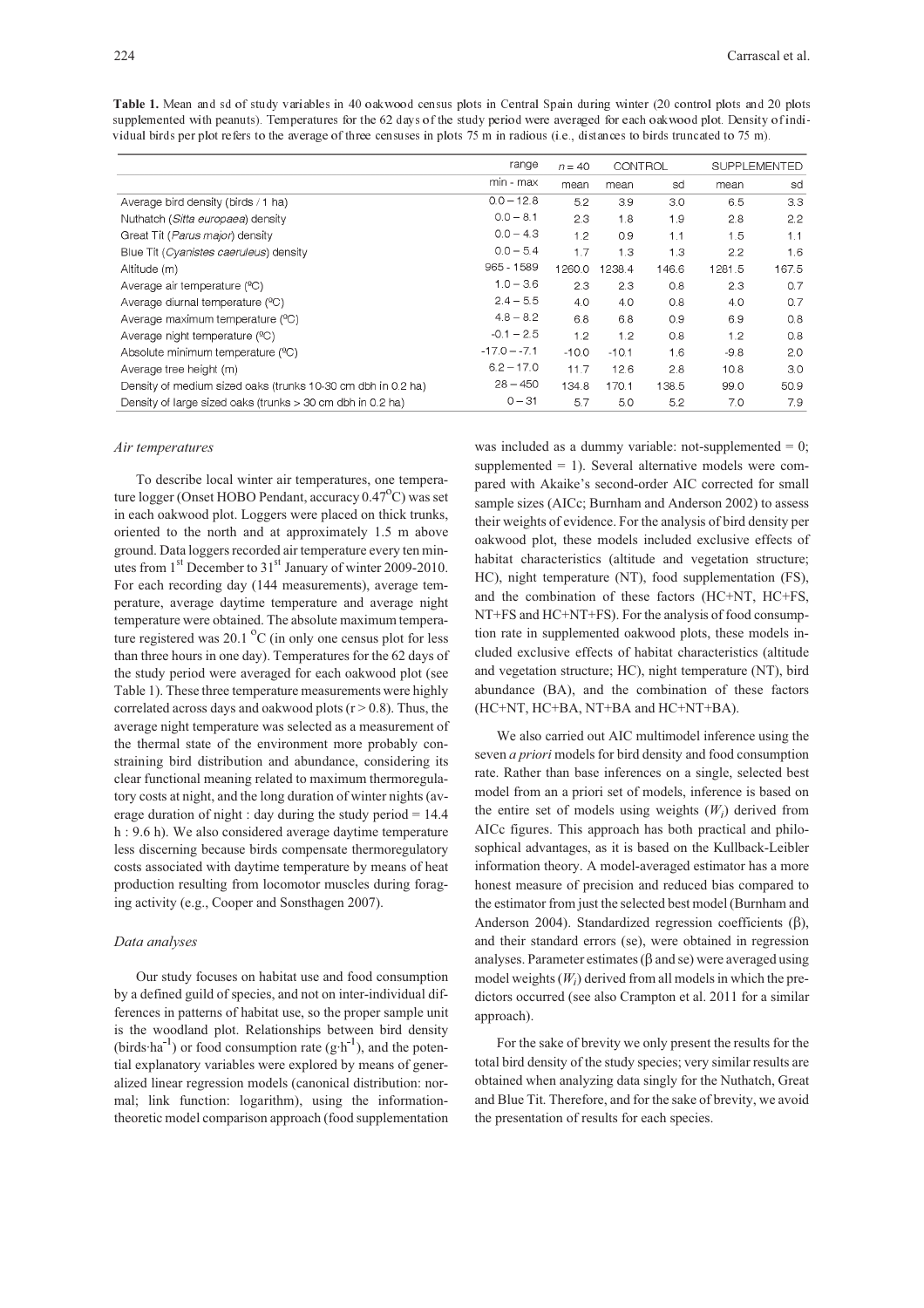Table 2. Alternative models for the relative abundance of tree-gleaning birds using artificial feeders in oakwoods of Central Spain during winter 2009-2010. AICc: AIC corrected for small sample sizes.  $X$ : predictor variable included in the model. W<sub>i</sub>: model weights.  $R^2$ : proportion of variance explained by each model.  $K =$  number of effects + intercept. beta  $(\beta)$ : weighted averages of standardized regression coefficients considering model weights  $W_i$ . se  $\beta$ : unconditional weighted average of standardized regression coefficient  $n = 40$  oakwood plots. Food supplementation (FS): experimental addition of artificial feeders. Habitat characteristics: altitude, tree height (HTREE), and tree density of two dbh categories (NT10-30, NT>30: respectively 10-30, >30 cm dbh).

|                                         | AIC <sub>c</sub> | <b>AAICc</b> | K              | W:    | $R^2$  | <b>ALTITUDE</b> | <b>HTREE</b> | NT10-30 | NT>30 |            |            |
|-----------------------------------------|------------------|--------------|----------------|-------|--------|-----------------|--------------|---------|-------|------------|------------|
|                                         |                  |              |                |       |        |                 |              |         |       | NIGHT TEMP | SUPPL-FOOD |
| A PRIORI MODELS                         |                  |              |                |       |        |                 |              |         |       |            |            |
| TEMPERATURE (T)                         | 71.3             | 7.1          | $\overline{2}$ | 0.022 | 0.160  |                 |              |         |       | X          |            |
| FOOD SUPPLEMENTATION (FS)               | 71.1             | 6.8          | $\overline{2}$ | 0.026 | 0.167  |                 |              |         |       |            | x          |
| $T + FS$                                | 64.3             | 0.0          | 3              | 0.772 | 0.335  |                 |              |         |       | X          | x          |
| HABITAT CHARACTERISTICS (H)             | 73.9             | 9.6          | 5              | 0.006 | 0.251  | X               | X            | X       | x     |            |            |
| $H + T$                                 | 73.2             | 8.9          | 6              | 0.009 | 0.310  | x               | X            | X       | X     | X          |            |
| $H + FS$                                | 69.4             | 5.1          | 6              | 0.059 | 0.3720 | X               | X            | x       | x     |            | x          |
| $H + T + FS$                            | 68.3             | 4.0          | $\overline{7}$ | 0.105 | 0.431  | x               | x            | x       | x     | X          | x          |
| MULTIMODEL INFERENCE                    |                  |              |                |       |        |                 |              |         |       |            |            |
| standardized regression coef. $(\beta)$ |                  |              |                |       |        | $-0.023$        | 0.029        | 0.166   | 0.294 | 0.421      | 0.422      |
| se $\beta$                              |                  |              |                |       |        | 0.243           | 0.229        | 0.181   | 0.226 | 0.141      | 0.143      |

**Table 3**. Alternative models for consumption rate of artificial food in oakwoods of Central Spain during winter 2009-2010. AICc: AIC corrected for small sample sizes.  $\bf{X}$  predictor variable included in the model. W<sub>i</sub>: model weights.  $R^2$ : proportion of variance explained by each model. K= number of effects + intercept. beta ( $\beta$ ): weighted averages of standardized regression coefficients considering model weights W<sub>i</sub> se  $\beta$ : unconditional weighted average of standardized regression coefficient  $n = 20$  oakwood plots with the experimental addition of supplementary food. Bird abundance (BA): average density of tree-gleaning birds per plot. Habitat characteristics: altitude, tree height (HTREE), and tree density of two dbh categories (NT10-30, NT>30: respectively  $10-30, >30$  cm dbh).

|                                         | AICc | <b>AAICc</b> | K              | W <sub>i</sub> | $R^2$ | <b>ALTITUDE</b> | <b>HTREE</b> | NT10-30  | NT>30 | NIGHT TEMP | <b>BA</b> |
|-----------------------------------------|------|--------------|----------------|----------------|-------|-----------------|--------------|----------|-------|------------|-----------|
| A PRIORI MODELS                         |      |              |                |                |       |                 |              |          |       |            |           |
| TEMPERATURE (T)                         | 32.3 | 5.1          | $\overline{2}$ | 0.030          | 0.020 |                 |              |          |       | X          |           |
| BIRD ABUNDANCE (BA)                     | 30.8 | 3.6          | $\overline{2}$ | 0.064          | 0.092 |                 |              |          |       |            | x         |
| $T + BA$                                | 33.3 | 6.1          | 3              | 0.018          | 0.092 |                 |              |          |       | x          | x         |
| HABITAT CHARACTERISTICS (H)             | 27.2 | 0.0          | 5              | 0.382          | 0.502 | x               | x            | x        | x     |            |           |
| $H + T$                                 | 27.8 | 0.6          | 6              | 0.282          | 0.572 | X               | X            | X        | X     | x          |           |
| $H + BA$                                | 29.6 | 2.4          | 6              | 0.116          | 0.532 | X               | X            | X        | X     |            | x         |
| $H + T + BA$                            | 29.7 | 2.5          | 7              | 0.109          | 0.618 | x               | X            | x        | X     | x          | x         |
| MULTIMODEL INFERENCE                    |      |              |                |                |       |                 |              |          |       |            |           |
| standardized regression coef. $(\beta)$ |      |              |                |                |       | $-0.261$        | $-0.924$     | $-0.249$ | 0.556 | $-0.538$   | 0.256     |
| se $\beta$                              |      |              |                |                |       | 0.355           | 0.274        | 0.245    | 0.501 | 0.456      | 0.221     |

The residuals of the two regression models did not show a clear spatial autocorrelation pattern (tested by means of a two-order polynomial of latitude and longitude; Legendre 1993): *P* = 0.31 for number of birds per plot, and *P* = 0.59 for food consumption rate. Thus, there was a lack of influence of the spatial location and proximity of the 40 oakwood plots on the observed patterns of variation in the response variables.

All the statistical analyses were carried out using Statistica 10.0 (StatSoft Inc, Tulsa, Oklahoma).

## **Results**

#### *Relative abundance of consumers*

Average bird density of the study species per census plot was 5.2 birds ha<sup>1</sup>, ranging between 0 and 12.8 birds ha<sup>1</sup> (see Table 1). The Nuthatch and the Blue Tit were the most common and widespread species (more than 1.7 birds ha<sup>1</sup>).

From the seven *a priori* models exploring the among woodland plot variation in bird abundance (Table 2), the model including night temperature and food supplementation was the one with the highest strength of evidence (model weight,  $W_i = 0.772$ ;  $R^2 = 0.335$ ). Its weight of evidence was considerable higher than that of the model including only habitat characteristics ( $W_i$  = 0.006). The food-supplemented factor and average night temperature were the predictor variables with the highest magnitude effects (weighted averages of  $\beta$  = 0.42 for both variables). Density of large trees was also an important predictor variable, although its magnitude effect was considerably lower (weighted average of  $β = 0.294$ ). The rest of predictor variables played a minor role determin-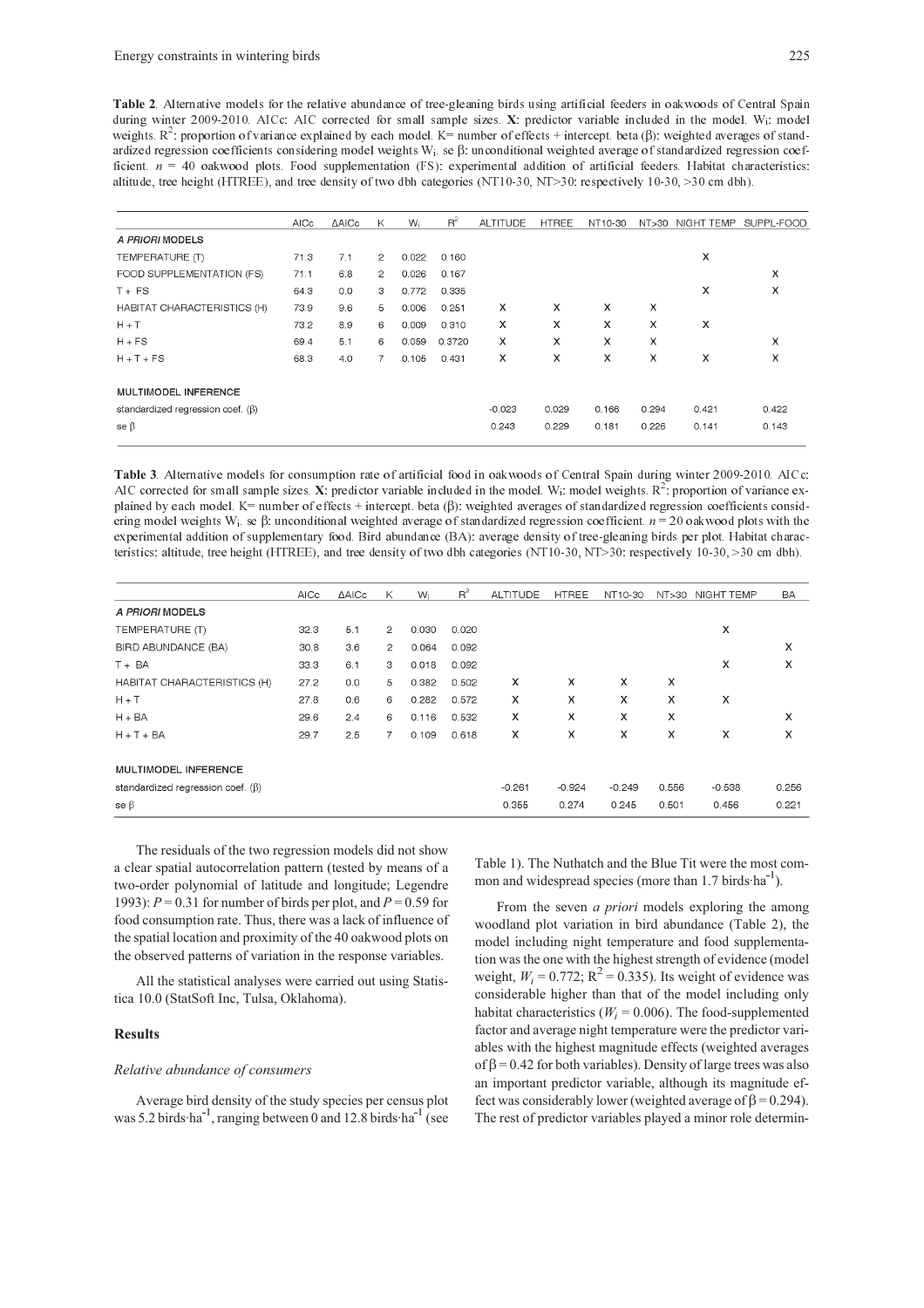

Figure 1 Partial residual plots illustrating the influence of food treatment (a) and average night temperature (b) on the relative abundance of tree-gleaning birds using artificial feeders in oakwoods of Central Spain during winter  $2009-2010$   $n = 40$  oakwood plots (20 oakwoods with the experimental addition of artificial feeders, and 20 not supplemented). Partial residuals are obtained after controlling for the remaining variables considered in the analysis of Table 2. Vertical bars show mean ±standard error.

ing bird numbers of small passerines exploiting artificial feeders (absolute values for weighted averages of  $b < 0.17$ ; Table 2). Thus, birds were more abundant in mature oakwoods supplemented with food and with higher average nocturnal temperatures (see Fig. 1 for the partial residual plots of food supplementation and night temperature with the relative abundance of birds after controlling for all other variables).

The interaction between the effects of temperature and resource availability was not significant in determining bird abundance (ANCOVA model testing for the interaction term night temperature x food supplement:  $F_{1,36} = 0.16$ ,  $P = 0.69$ ).

# *Variation in feeder consumption*

Two models analyzing the variability in feeder consumption in experimental oakwood plots had similarly high strengths of evidence (∆AICc < 2; Table 3). They included habitat characteristics and explained more than one half of variance in feeder consumption. The model with the highest strength of evidence ( $W_i$  = 0.382) explained 50.2% of variance in winter consumption of supplemented food. The most important predictor of feeder consumption was average oak height (with a negative effect), according to the weighted average of standardized regression coefficients (-0.924; as well





Figure 2 Partial residual plots illustrating the influence of average tree height  $(a)$  and average night temperature  $(b)$  on the consumption rate of artificial feeders in 20 oakwood plots of Central Spain during winter 2009-2010 Partial residuals are obtained after controlling for the remaining variables considered in the analysis of Table 3.

as density of mature oaks > 30 cm d.b.h.). Average night temperature negatively influenced feeder consumption (weighted averages of  $\beta$  = -0.538). The remaining variables had considerably lower magnitude effects (weighted averages of  $β < 0.27$ ; Table 3). Feeder consumption decreased with the development in height of the tree layer and the increase of night temperature (Fig. 2).

## **Discussion**

Our results show the prominent role of the energy-related factors, over habitat structure, in determining bird occupancy and abundance in woodlands during the non-breeding season (see also Crampton et al. 2011). They also show that both components of energy constraints (metabolic costs of residency and food availability) are involved at local scales in the distribution of this tree-gleaning guild of small passerines wintering in Mediterranean montane forests. The positive relationship between bird abundance and night temperature found in our study suggests that winter temperatures play an important role on the spatial distribution and the relative abundance of small passerines (i.e., winter habitat selection that implies local movements towards suitable habitats) even in the seemingly milder Mediterranean montane forests.

Temperature has shown an increasing trend in Spain in the last 25 years (de Castro et al. 2005), consistent with the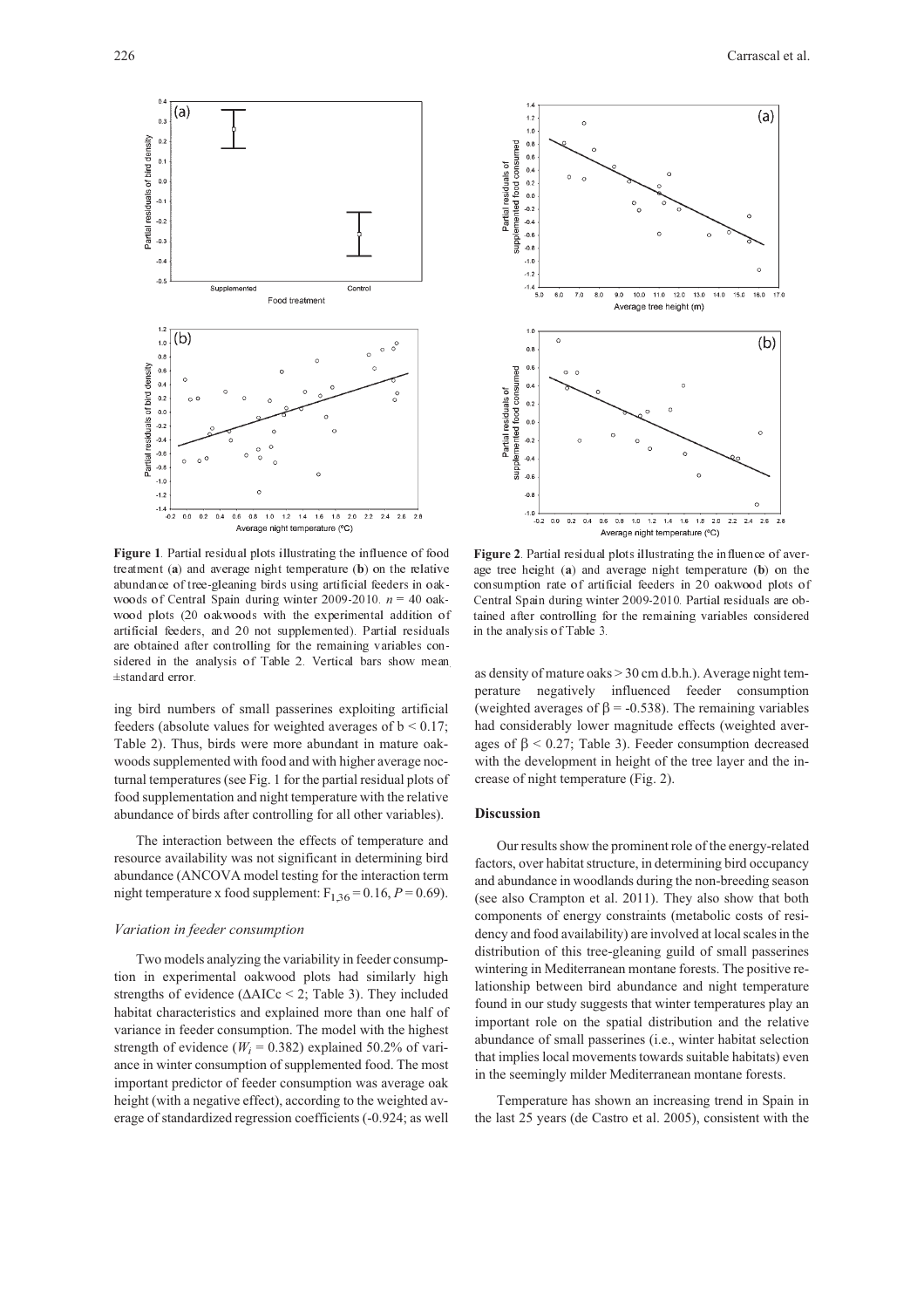global increase in mean surface air temperatures detected in the mid- and high-latitudinal continental regions of the northern hemisphere since 1976 (IPCC 2001). This increase has led to important changes in the onset of breeding, clutch size and hatching and fledging success in Mediterranean montane populations of several passerine species (Sanz et al. 2003, Potti 2009). Nevertheless, little is known about the influence of temperature on winter bird biology in this region (Senar and Borras 2004). If survival of small birds is particularly sensitive to the combination of low temperatures and food shortage in winter (Newton 1998), then an increase in temperature could play a prominent role in those populations inhabiting cold areas-habitats, such as forests in montane areas or northern latitudes (e.g., Butler et al. 2007, Gregory et al. 2007). Our results are consistent with these expectations, as the short term variation of bird abundance is tightly correlated with nocturnal winter temperature. Moreover, there have been marked general increases of these species in the last decade in the same region of cold Mediterranean climate (northern Madrid province; Palomino et al. 2006; significant yearly population growth rates for Nuthatch 11.6%, Great Tit 4.8% and Blue Tit 8.6%). This effect may be acting despite the fact that fewer young usually fledge with warmer temperatures (see Potti 2009 for the study region). Recently, Cresswell et al. (2009) have shown that the increase of  $6.5^{\circ}$ C from 1995 to 2005 in mean daily winter temperature decreased the starvation risk of Great Tits in England (birds responded to this scenario by decreasing their body mass). Therefore, global warming may exert a positive influence in woodland temperate avifaunas, favouring winter residency and enhancing winter survival, thus translating into positive population trends on a regional basis (Maclean et al 2008, Seoane and Carrascal 2008).

By means of a food supplementation experiment over a large extension of homogeneous forests, our results demonstrate that bird abundance of the studied tree-gleaning guild was significantly higher in the presence of the artificial feeders, after controlling for local differences in habitat structure and temperature. The great importance of food availability on north European wintering populations has been also found at southern latitudes with less stressful winter conditions (Pérez-Tris and Tellería 2002, Guitián and Munilla 2008, Tellería et al. 2008). Nevertheless, food limitation might not be very stringent in these Mediterranean forests of cold climate. Boutin (1990) reviewed the available literature and found that the typical population response to food supplementation was two- to three-fold increase in density in smallbodied animals in north temperate environments. Local abundance of Black-capped Chickadees (*Poecile atricapilla*) wintering in a cold mixed woodland of North America (Maine, average December-January temperatures of –10.4 C; Wilson 2001) was 55-times higher in supplemented than in unsupplemented plots, compared to a 1.7-times increase in our study area (with an average temperature of 2.3 C; see Table 2). Therefore, supplementary food resources in these Mediterranean montane oakwoods may be a solution when foraging conditions suddenly become worse

(i.e., cold spells), or to overcome short periods of deficient energy budgets (e.g., early in the morning after a very cold night). In such situations, feeders may play an important role as an abundant and predictable food resource to rapidly meet high energy demands (see Carrascal and Polo 1999 for experimental evidence with the coal tit in the same study region).

Our results support a greater consumption of supplementary food in colder conditions at the regional scale (see also Kwit et al. 2004, Chamberlain et al. 2005, Zuckerberg et al. 2011). Nevertheless, and more interestingly, the relative contribution of a fixed amount of supplemented food to its consumption by birds decreased with vertical development of oakwoods (i.e., oak height; see Fig. 2a), which could be explained considering that taller trees provide more structural resources available to foraging and therefore increase absolute natural food availability per unit area. Chamberlain et al. (2007) have also found that the use of artificial food sources by birds is influenced by resources in the surrounding habitat. Therefore, broad variation in habitat structure at regional scale may weaken the subtle effect of the spatial variation in ambient temperature on consumption of supplemented food (e.g., Turcotte and Desrochers 2005).

The relationship between population density and temperature would be dependent on resources, because individuals adjust their foraging activity to meet the energetic demands of the environments they occupy and bird densities often change in relation to varying food supplies (Newton 1998). Therefore, at low resource levels (control plots) we could expect a tighter relationship between abundance and temperature than at high resource levels (supplemented plots). However, we found that temperature affected abundance independently of resource levels. According to species-energy theory this suggests that our study area in winter is, despite food supplementation, a low-energy scenario where the relationship between biodiversity and energy is predicted positive linear (Phillips et al. 2010). Indeed, average minimum night temperatures were low and within the range of 0.05 to 2.54 C (see Fig. 1b), so birds spend a very long proportion of the winter day without foraging and at temperatures approximately  $20^{\circ}$ C below the thermoneutral zone (average night duration: 14.4 h or 60% of a winter day). Moreover, there must be a limit to acclimatization capacity, even in overabundance of food, mainly because there is a limit to the amount of reserve a bird can carry to survive overnight (McNamara and Houston 1990, Witter and Cuthill 1993). In such conditions, temperature would be limiting even if food resources are abundant. Therefore, even under abundant food, birds may have remained limited by ambient temperature. Their limit of cold tolerance could have improved due to food availability, but not to a point where they can physiologically escape from the effects of temperature.

In conclusion, this study highlights the prominent role of the energy-related factors, over habitat structure, in determining the abundance of birds living under constraining wintering conditions. The positive influence of food availability on bird abundance was mediated by vegetation structure,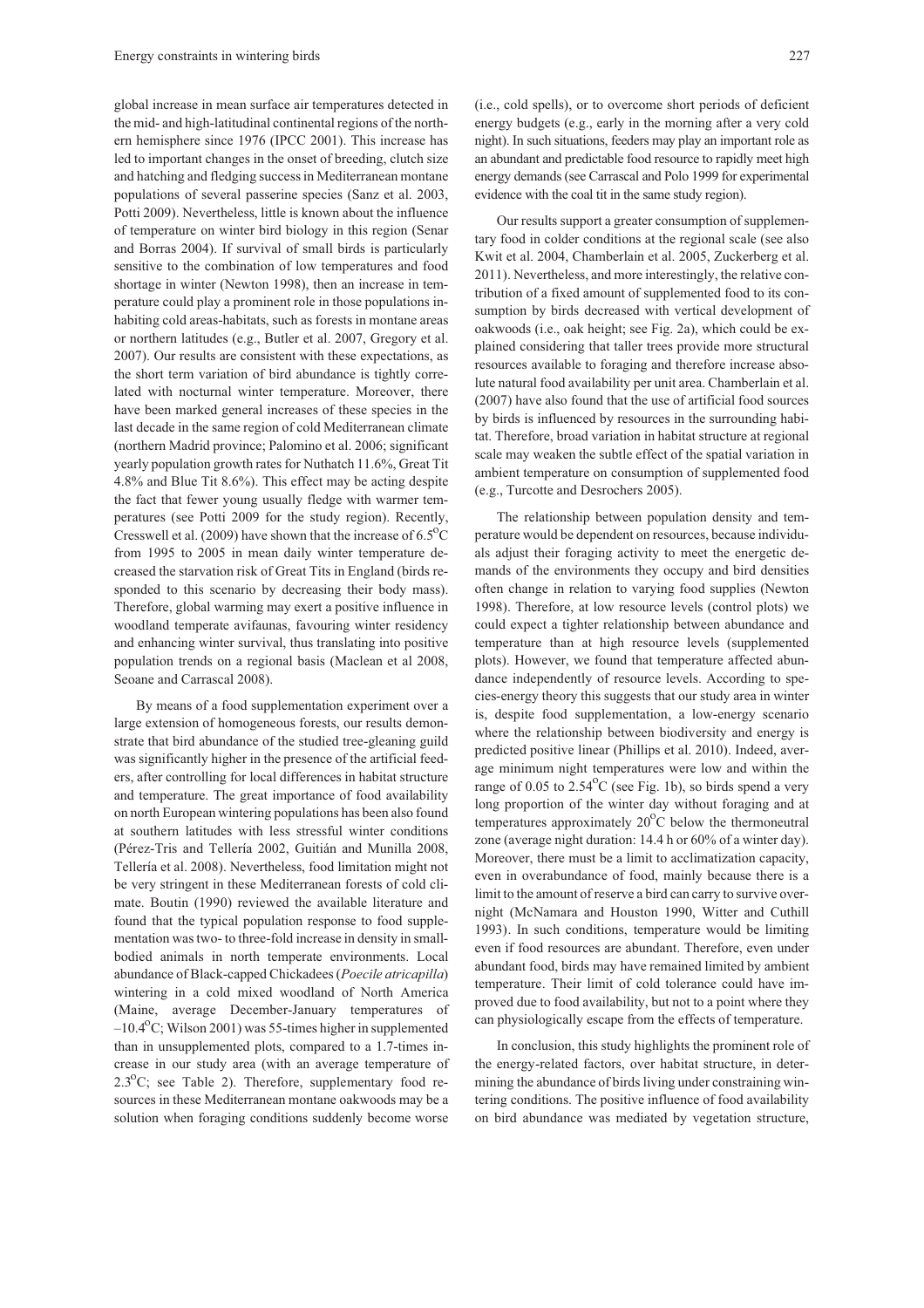with a lower influence in maturer oakwoods. The positive correlation of abundance of the studied species with nocturnal winter temperature, together with the regional population increases of these species recorded during the last decade. show that an increase in winter temperature due to global warming could play a prominent role in these small birds inhabiting cold Mediterranean areas-habitats.

Acknowledgements: This paper was funded by project CGL2008-02211/BOS of the Spanish Ministry of Education and Science. We also thank W. Cresswell for his useful comments on the original manuscript and C. Jasinski for improving the English of the manuscript.

### **References**

- Battisti, C., L. Luiselli, B. Frank and E. Lorenzetti. 2009. Should fragment area reduction be considered a stress for forest bird assemblages? Evidence from diversity/dominance diagrams. Community Ecol. 10 189-195.
- Bibby, C.J., N.D. Burgess, D.A. Hill and S.H. Mustoe. 2000. Bird Census Techniques. Academic Press, London.
- Boutin, S. 1990. Food supplementation experiments with terrestrial vertebrates: patterns, problems, and the future. Can. J. Zool. 68:203-220
- Buckland, S.T., D.R. Anderson, K.P. Burnham, J.L. Laake, D.L. Borchers and L. Thomas. 2001. Introduction to distance sampling, 1st edn. Oxford University Press, Oxford.
- Burnham, K.P. and D.R. Anderson. 2002. Model Selection and Multimodel Inference: A Practical Information-theoretic Approach, 2nd edn. Springer, New York.
- Burnham, K.P. and D.R. Anderson. 2004. Multimodel inference: Understanding AIC and BIC model selection. Sociol. Method. Res. 33.261-304.
- Butler, J.R., D.P. MacMynowski, C. Laurent and T.L. Root. 2007. Temperature-associated dynamics of songbird winter distributions and abundances Ambio 36:657-660.
- Calder, W.A. and J.R. King. 1974. Thermal and caloric relations of birds. In: Farner, D.S. and King, J.R. (eds) Avian Biology, Vol. 4: 259-413. Academic Press, New York.
- Carnicer, J. and R. Díaz-Delgado. 2008. Geographic differences between functional groups in patterns of bird species richness in North America. Acta Oecol 33:253-264
- Carrascal, L.M. and C.L. Alonso. 2006. Habitat use under latent predation risk. A case study with wintering forest birds. Oikos 112:51-62.
- Carrascal, L.M. and L. Diaz. 2006. Winter bird distribution in abiotic and habitat structural gradients: a case study with mediterranean montane oakwoods. Ecoscience 13 100-110.
- Carrascal, L.M. and V. Polo. 1999. Coal tits, Parus ater, lose weight in response to chases by predators. Anim. Behav. 58.281-285
- Chamberlain, D.E., J.A. Vickery, D.E. Glue, R.A. Robinson, G.J. Conway, R.J.W. Woodburn and A.R Cannon. 2005. Annual and seasonal trends in the use of garden feeders by birds in winter *This* 147.563-575
- Chamberlain, D.E., A.G. Gosler and D.E. Glue. 2007. Effects of the winter beechmast crop on bird occurrence in British gardens. Bird Study 54:120-126.
- Clarke, A. and K.J. Gaston. 2006. Climate, energy and diversity. Proc. R. Soc. Lond. B 273:2257-2266.
- Cooper, S.J. and S. Sonsthagen. 2007. Heat production from foraging activity contributes to thermoregulation in black-capped chickadees. Condor 109:446-451.
- Crampton, L.H., W.S. Longland, D.D. Murphy, and J.S. Sedinger. 2011. Food abundance determines distribution and density of a frugivorous bird across seasons. *Oikos* 120:65-76.
- Cresswell, W. 2008. Non-lethal effects of predation in birds. Ibis 150 3-17
- Cresswell, W., J.A. Clark and R. Macleod. 2009. How climate change might influence the starvation-predation risk trade-off response Proc. Roy. Soc. London B 276:3553-3560.
- Cresswell, W., J. Lind and J.L. Quinn. 2010. Predator-hunting success and prev vulnerability; quantifying the spatial scale over which lethal and non-lethal effects of predation occur. J. Anim. Ecol. 79:556-562.
- Crochet, P. A., Raty, L., De Smet, G., Anderson, B., Barthel P.H., Collinson, J.M., Dubois, P.J., Helbig, A.J., Jiguet, F., Jirle, E., Knox, A.G., Le Maréchal, P., Parkin, D.T., Pons, J.-M., Roselaar, C.S., Svensson, L., van Loon, A.J., Yésou, P. 2010. AERC TAC's Taxonomic Recommendations. July 2010. Available online at http://www.aerc.eu
- de Castro, M., J. Martín-Vide and S. Alonso. 2005. El clima de España: pasado, presente y escenarios de clima para el siglo XXI. In Moreno-Rodríguez, J.M. (ed.), Evaluación preliminar de los impactos en España por efecto del cambio climático. Ministerio de Medio Ambiente, Madrid. pp. 1-65.
- Doherty, P.F. and T.C. Grubb. 2002. Survivorship of permanentresident birds in a fragmented forested landscape. Ecology 83:844-857.
- Dolby, A.S. and T.C. Grubb. 1999. Effects of winter weather on horizontal vertical use of isolated forest fragments by bark-foraging birds. Condor 101:408-412.
- Evans, K.L., N.A. James and K.J. Gaston. 2006. Abundance, species richness and energy availability in the North American avifauna Global Ecol Biogeogr 15:372-385.
- Fretwell, S.D. 1972. Populations in a Seasonal Environment. Princeton University Press, Princeton.
- Gosler, A.G. 1996. Environmental and social determinants of winter fat storage in the great tit Parus major J Anim Ecol 65 1 17
- Gosler, A.G. 2002. Strategy and constraint in the winter fattening response to temperature in the great tit Parus major. J. Anim. Ecol. 71:771-779.
- Gregory, R.D., P. Vorisek, A.V. Strien, A.W.G. Meyling, F. Jiguet, L. Fornasari, J. Reif, P. Chylareckiand I.J. Burfield. 2007. Population trends of widespread woodland birds in Europe. Ibis 149:s78-s97.
- Guitián, J. and I. Munilla 2008. Resource tracking by avian frugivores in mountain habitats of northern Spain. Oikos 117:265-272.
- Hawkins, B.A., R. Field, H.V. Cornell, D.J. Currie, J. F. Guégan, D.M. Kaufman, J.T. Kerr, G.G. Mittelbach, T. Oberdorff, E.M. O'Brien, E.E. Porter and J.R.G. Turner. 2003. Energy, water, and broad-scale geographic patterns of species richness. Ecology 84:3105-3117
- Hinsley, S.A., R.A. Hill, R.J. Fuller, P.E. Bellamy and P. Rothery. 2009 Bird species distributions across woodland canopy structure gradients. Community Ecol. 10 99-110.
- Honkanen, M., J.-M. Roberge, A. Rajasarkka and M. Monkkonen. 2010. Disentangling the effects of area, energy and habitat heterogeneity on boreal forest bird species richness in protected areas Global Ecol Biogeogr 1961-71
- Hurlbert, A.H. 2004. Species-energy relationships and habitat complexity in bird communities. Ecol. Lett. 7: 714-720.